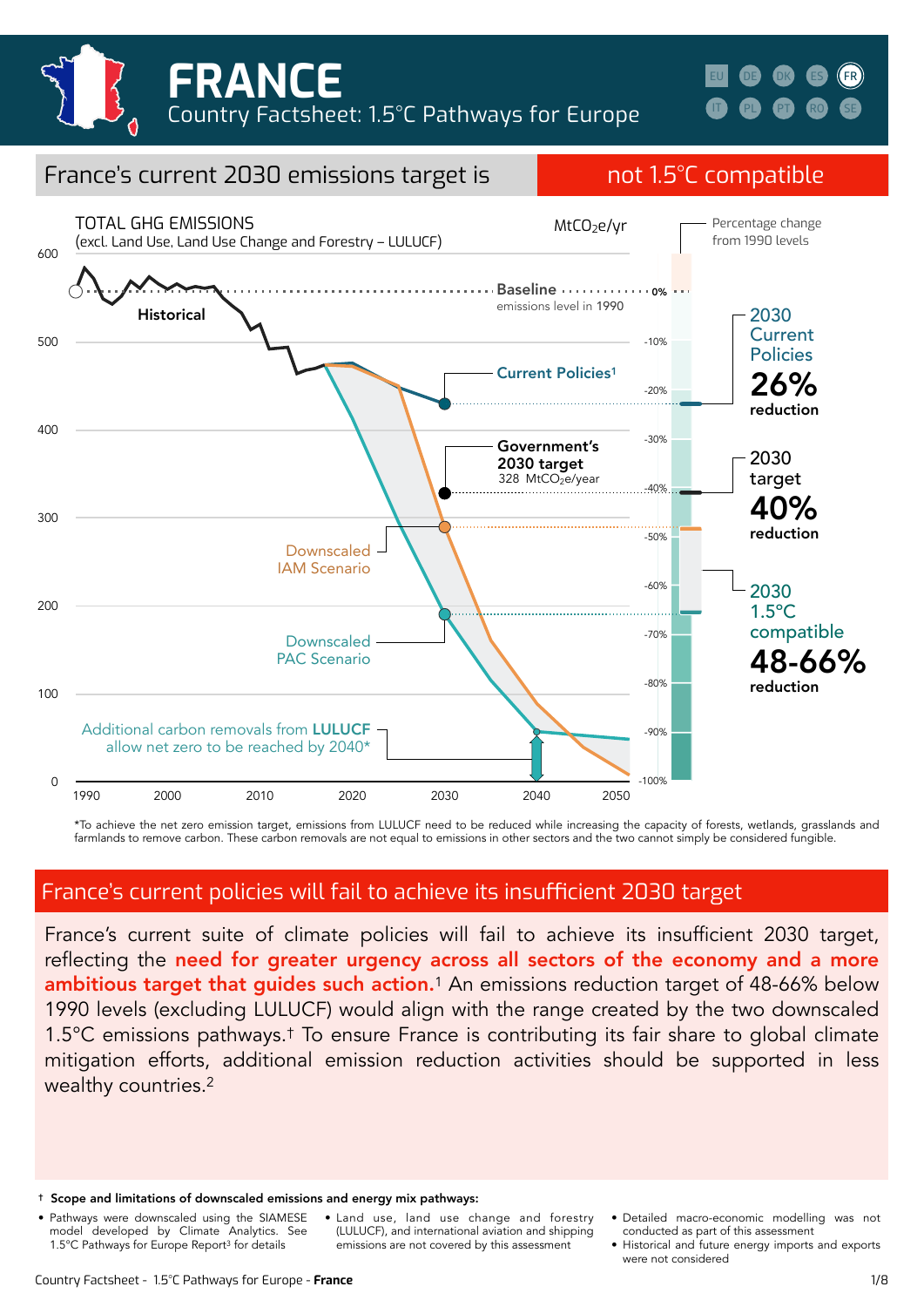# CURRENT SITUATION Snapshot of France's emissions and energy system

### Emissions profile

In France, the transport (29%) and industry (21%) sectors are the largest contributors to overall emissions, while buildings emissions made up 18% in 2018.4 While emissions in most sectors have been declining in recent years, transport emissions remain stubbornly high, and only marginally below their 2004 peak. In contrast, industry emissions have fallen by almost 40% since their peak in 1991.

Agricultural GHG emissions also remain stubbornly high, of which almost half are methane emissions resulting from digestive processes of ruminant animals (enteric fermentation). Nitrous oxide emissions from cultivated soils made up the bulk of the remaining agricultural emissions in 2019. Currently, France's emissions are not aligned to meet their economy wide target of 40% below 1990 level.1



### Energy overview and main policy gaps

Nuclear and oil account for almost 80% of the country's total energy supply, with nuclear power generating a majority of electricity and the transport sector consuming most of the oil.<sup>6</sup> The buildings sector followed by industry consumes a majority of electricity and natural gas supply. Increased district heating and cooling from renewable energy sources is targeted to reduce natural gas consumption in the building sector.1 The French government has a target

to reduce nuclear power generation to a 50% share by 2035, meaning it will need to replace this zeroemission power source with renewables to ensure power sector emissions do not rise. A 2022 coal phase out target is in place, meaning no new coalfired power stations will be authorised. Focus now should turn to phasing out the remaining natural gas consumption.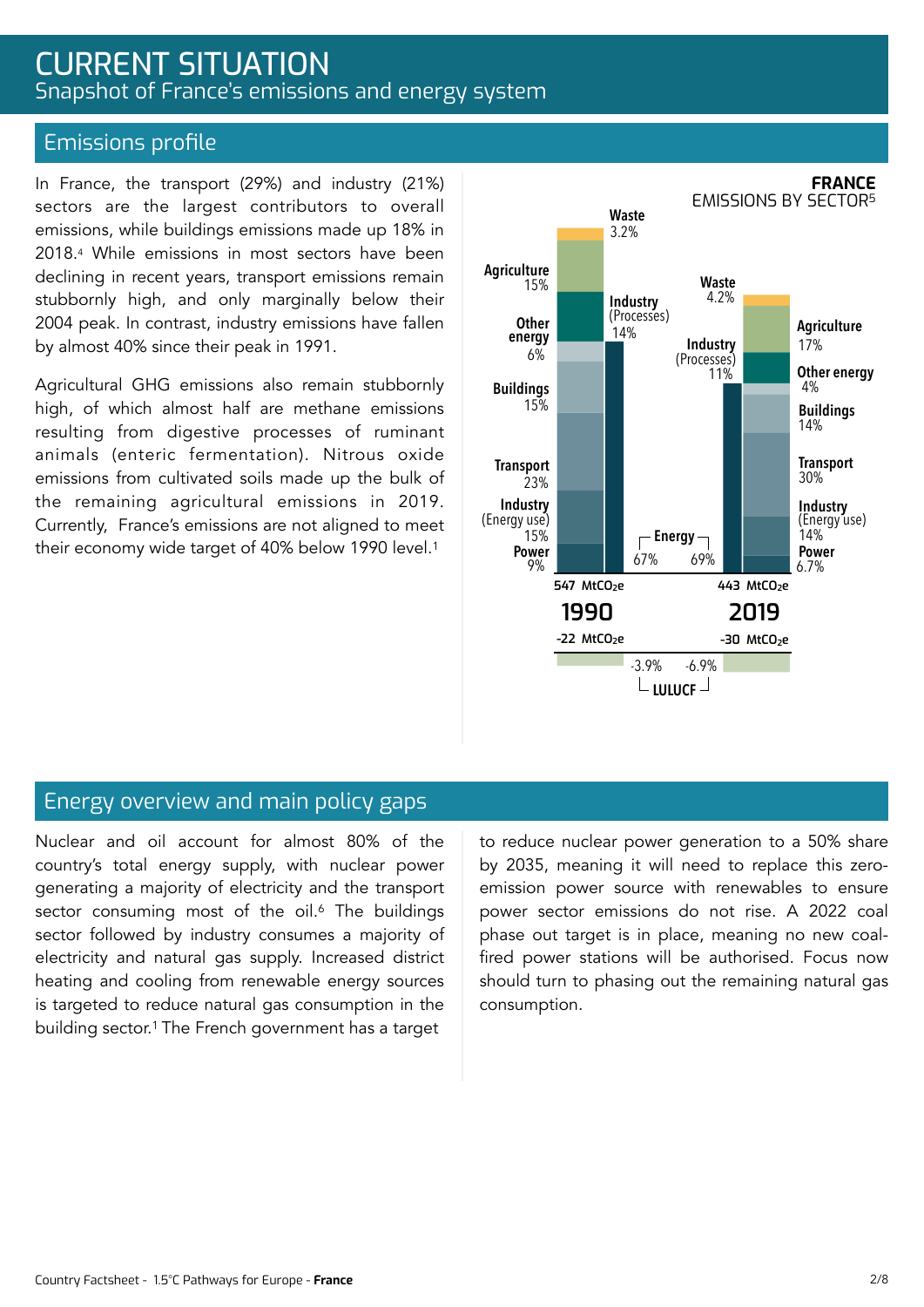# Civil Society & Global Integrated Assessment Models 1.5°C energy and climate scenarios for Europe

The aim of the 1.5°C Pathways for Europe Project is to derive Paris Agreement compatible emissions and energy mix pathways for key European countries. The project seeks to highlight existing scenarios that demonstrate that very high levels of ambition on climate and energy policy *is possible* for the European Union. To reflect the varied methodologies employed to construct such scenarios, we assess the Paris Agreement Compatible (PAC) energy scenario, and a scenario from the global REMIND integrated assessment model (IAM), both embodying high levels of 2030 climate ambition in the European Union region. We use the SIAMESE model developed by Climate Analytics to create country level pathways, using the PAC/REMIND scenario results for the European Union as input and downscaling them based on demographic, economic, energy system, and policy heterogeneity between countries.7 We outline key differences between the two scenarios used as input for the SIAMESE downscaling process below.

#### PAC<sup>8</sup> Paris Agreement Compatible Energy Scenario 8 9,100 Million December 1988 1990 Million December 1990 Million December 1990 Million December 1990 Million D

The PAC scenario for the EU28 was developed through a bottom-up collective research exercise involving energy and climate experts and incorporating findings from relevant scientific literature.

Around 150 stakeholders from member organisations of the European Environmental Bureau (EEB) and Climate Action Network (CAN) Europe, and from science and industry were involved in the scenario building process.

The PAC scenario is an attempt to construct a European-wide energy scenario which is aligned with the Paris Agreement's objective to limit global warming to 1.5°C and which embodies the demands of civil society.

In doing this it suggests a trajectory with:

- 100% renewable energy supply by 2040
- At least 65% GHG emissions reduction below 1990 levels by 2030
- Net zero emissions by 2040

# An integrated scenario reaching 1.5°C

We assess the global REMIND 1.7 CEMICS-1.5- CDR8 scenario as an additional line of evidence for pathways for the European Union to achieve the 1.5°C long-term temperature goal of the Paris Agreement. REMIND is a global energy-economyclimate model that maximises inter-temporal welfare. It contains macro-economic, energy system, and climate modules that are integrated to attain exogenously prescribed climate targets.11

Population and GDP growth are key drivers of future energy demand and, thus, GHG emissions in IAMs. In our SIAMESE-based downscaling approach, we therefore take growth rates from the shared socioeconomic pathway (SSP) scenarios, specifically SSP2, a middle of the road scenario, in order to assess what the EU-region results of this scenario imply for country-specific energy system transformation.

Key outputs for the EU region from this scenario are:

- 90% renewable energy supply by 2040
- 62% GHG emissions reduction below 1990 levels by 2030 (excl. LULUCF)
- Net zero emissions between 2045-2050

### Carbon Capture and Storage (CCS):

A key assumption underpinning the PAC scenario is that carbon capture and storage will not be required to achieve net zero emissions for the European Union.

#### Carbon Capture and Storage (CCS):

This IAM scenario envisages some natural gas and biomass combustion with carbon capture and storage.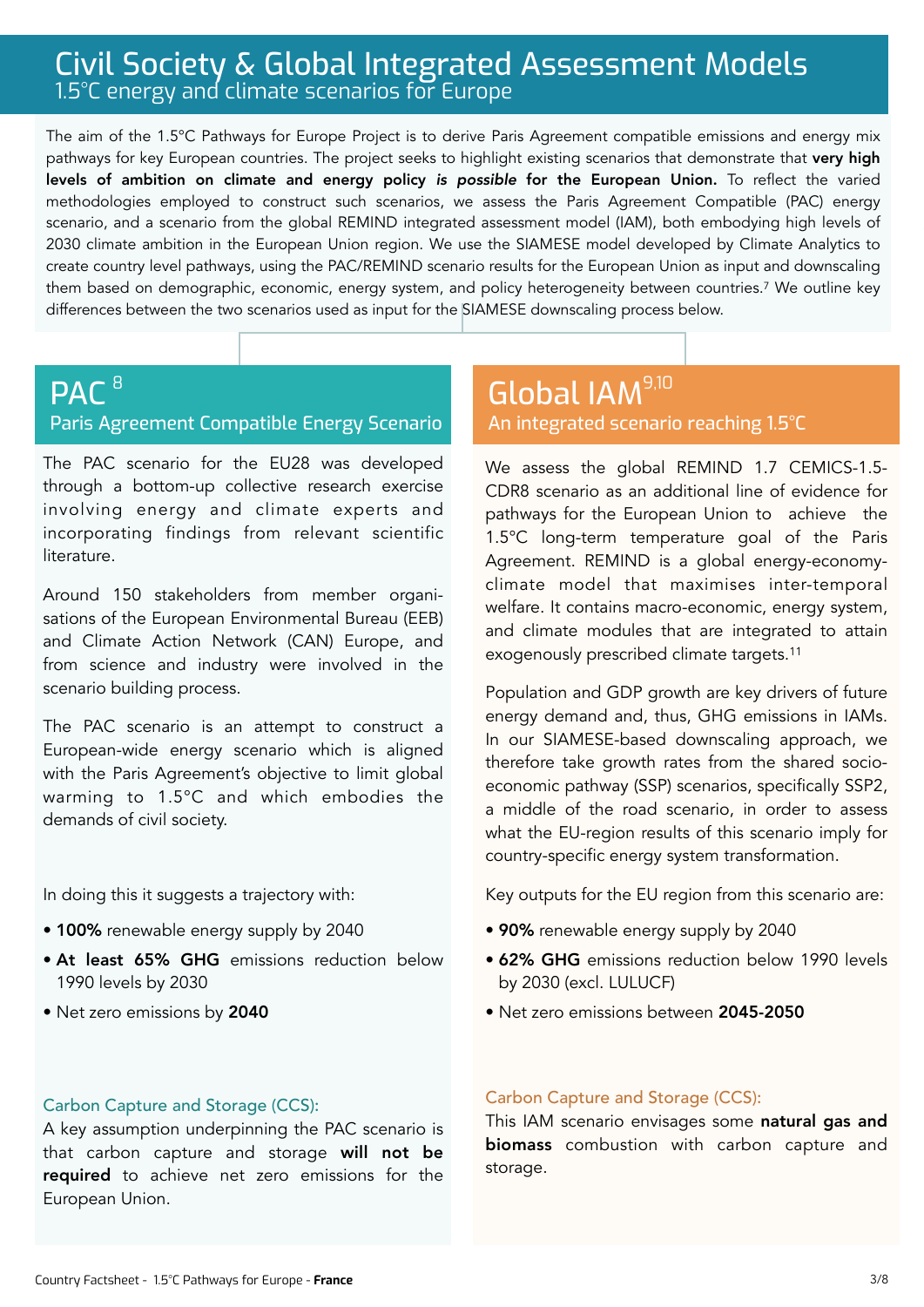# Economy-Wide 1.5°C Pathways

According to the analysis undertaken in this project, achieving a 1.5°C compatible economy for France requires a 48-66% reduction in total GHG emissions (excl. LULUCF) by 2030 and reaching net zero emissions between 2040 and 2050.

There are numerous different pathways to reaching net zero emissions in this timeframe. In the scenarios downscaled, a LULUCF sink of 8-49 MtCO<sub>2</sub>e would achieve net zero by 2050, while under the PAC scenario, a LULUCF sink of 57 MtCO $2e$  would achieve net zero emissions in 2040. A LULUCF sink for France of up to 75 MtCO2e has been derived in recently published literature<sup>12</sup>

# 1.5°C Compatible 2030 primary energy mix<sup>\*</sup>

|                                    | $\overline{2017}^6$ | 2030                  |  |
|------------------------------------|---------------------|-----------------------|--|
| <b>Renewables</b><br>incl. biomass | 10%                 | $36 - 44%$<br>PAC IAM |  |
| <b>Fossil Fuels</b>                | 48%                 | 30-42%<br>PAC IAM     |  |
| <b>Nuclear</b>                     | 42%                 | 13-34%                |  |

**FRANCE** TOTAL GHG EMISSIONS (excl. LULUCF) MtCO2e/yr



\*To achieve the net zero emission target, emissions from LULUCF need to be reduced while increasing the capacity of forests, wetlands, grasslands and farmlands to remove carbon. These carbon removals are not equal to emissions in other sectors and the two cannot simply be considered fungible.

In the downscaled PAC and IAM pathways, the share of unabated fossil fuels in primary energy demand should be reduced to between 30-42% by 2030, whereas the share of renewables should climb to between 36-44% by the same date.

The transport and building sectors constitute a combined 47% of total GHG emissions in France, illustrating the need for strong policies to reduce the oil and natural gas demand that produce these sectoral emissions.5

The **[IAM scenario](https://www.pik-potsdam.de/en/institute/departments/transformation-pathways/models/remind/remind16_description_2015_11_30_final#:~:text=REMIND%20is%20a%20global%20energy,inter-temporal%20welfare%20is%20maximized.&text=Macro-economic%20production%20factors%20are,,%20labor,%20and%20final%20energy.)** also achieves efficiency gains, but assumes energy demand continues to rise over time in line with historical regional growth trends. The large increase in national total primary energy supply reflects

\*Primary energy supply includes losses that occur during the conversion of nuclear and fossil fuels to electricity, resulting in a higher proportion of both nuclear and fossil fuels than in total final energy demand



scenario results.

The **PAC** scenario depicts a future where total energy use rapidly declines through efficiency gains, largely from switching fossil fuel consumption to renewables, increased rates of material reuse and recycling, and consumer demand reduction.

Country Factsheet - 1.5°C Pathways for Europe - **France**

4/8 the overall increase in the modelled Europe-wide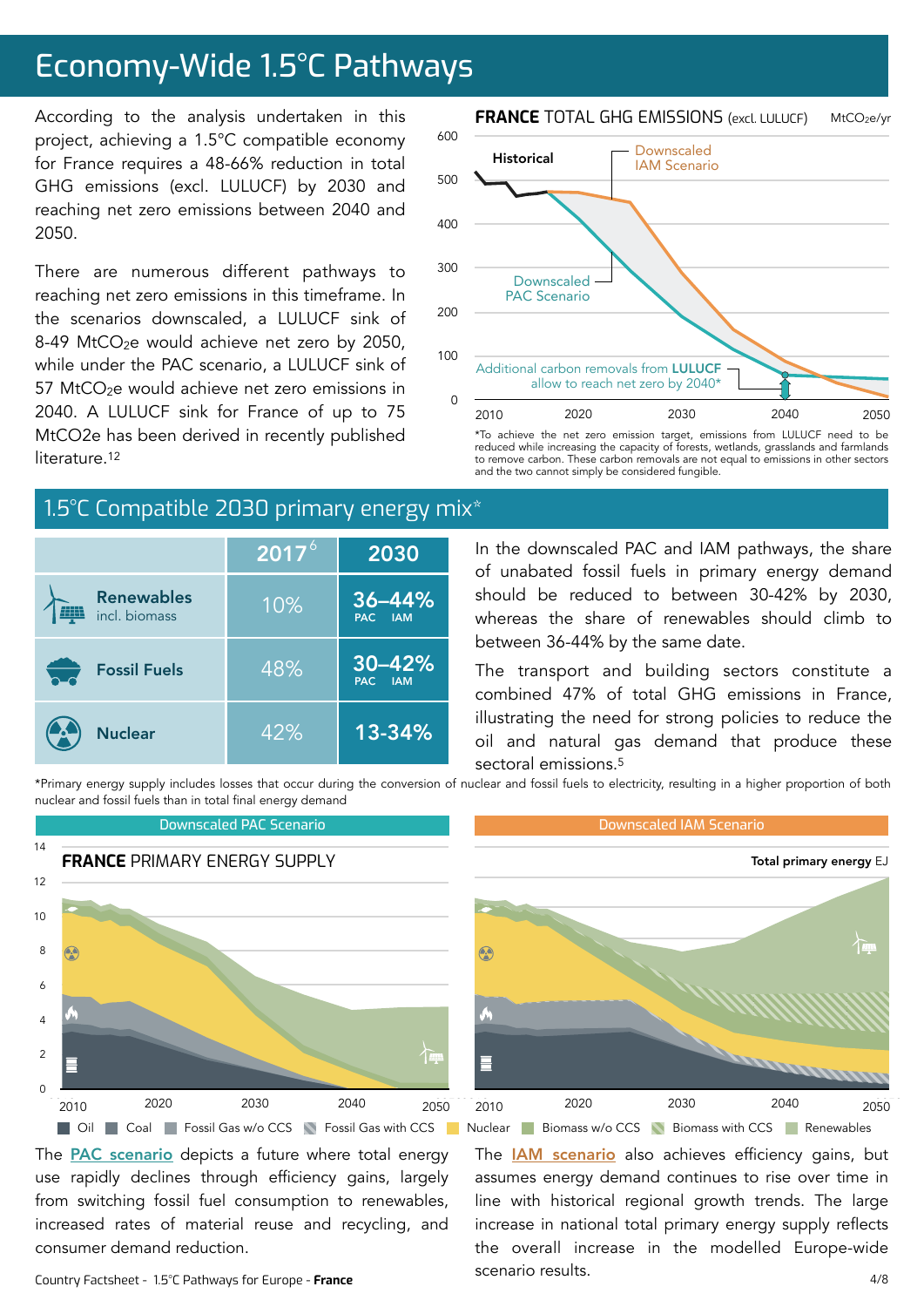# Sectoral decarbonisation: Power

**FRANCE** CO<sub>2</sub> EMISSIONS IN THE POWER SECTOR

Emissions MtCO2/yr



### 1.5°C Compatible 2030 power sector fuel mix\*

|                   | <b>Renewables</b><br><b>FILL</b><br>incl. biomass | Coal | <b>Fossil gas</b>   | <b>Nuclear</b>    |
|-------------------|---------------------------------------------------|------|---------------------|-------------------|
| 2017 <sup>6</sup> | 17%                                               | 3%   | 7%                  | 72%               |
| 2030              | $57 - 74%$<br>IAM PAC                             | 0%   | $2 - 4%$<br>PAC IAM | 24-39%<br>PAC IAM |

\*No detailed wholesale electricity market modelling was undertaken for this assessment



### Towards a fully decarbonised power sector

In order for France's power sector to be aligned with the 1.5°C compatible pathways downscaled in this project, the remaining natural gas consumption should be reduced over time to be phased out around 2035, and no new plants should be constructed. With a large uptick in total electricity demand projected due to widespread electrification throughout the economy, a steep increase in renewable energy capacity is required over the next two decades. The PAC scenario demonstrates that the French power sector can be decarbonised while also phasing out nuclear. Recently published literature also supports this finding.<sup>12</sup>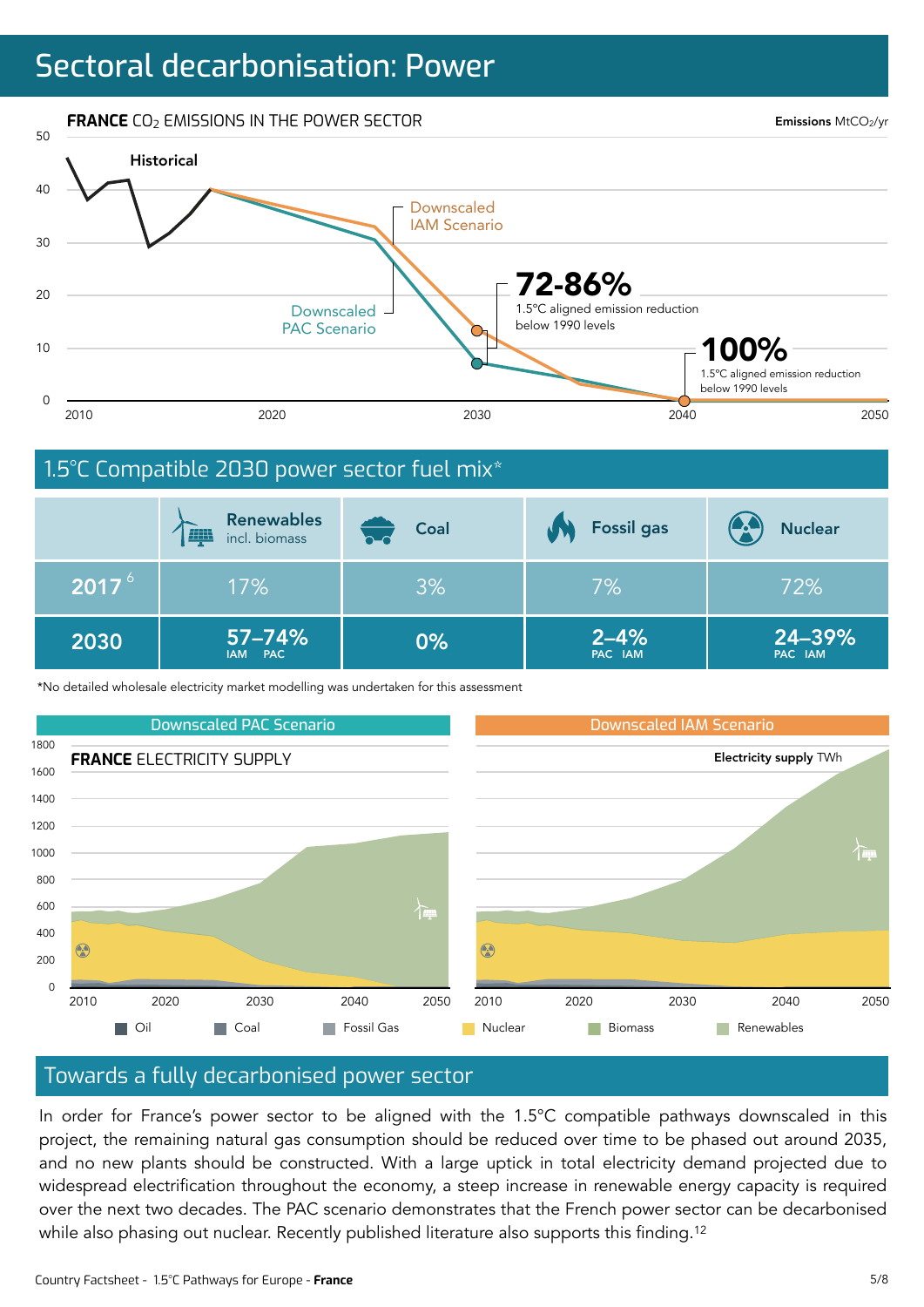# Sectoral decarbonisation: Industry



significantly until 2040 in the pathway downscaled from the PAC scenario, whereby energy- related emissions reach zero, and further reductions occur more gradually. This is due to the nature of these residual (process) emissions that are harder to mitigate than those from fuel combustion.

It was not possible to downscale the chosen IAM scenario due to a misalignment of scenario and

# 1.5°C Compatible 2030 industry sector final energy mix

|                   | <b>Electricity</b> | Coal<br>n d | <b>Fossil gas</b> | Renewable<br>Hydrogen |
|-------------------|--------------------|-------------|-------------------|-----------------------|
| 2017 <sup>6</sup> | 38%                | 9%          | 34%               | $0\%$                 |
| 2030              | 52%                | 6%          | 21%               | 6%                    |



### Towards a fully decarbonised industry sector

While some French industries are already far more efficient than the G20 average, including cement and steel production, considerable coal and natural gas demand remains.13 To align with the 1.5°C compatible pathway downscaled from the PAC scenario, the use of these fuels in the French industry sector would need to decline steadily, with coal and fossil gas consumption phased out by 2035. The PAC scenario envisages significant energy savings through material reuse and recycling.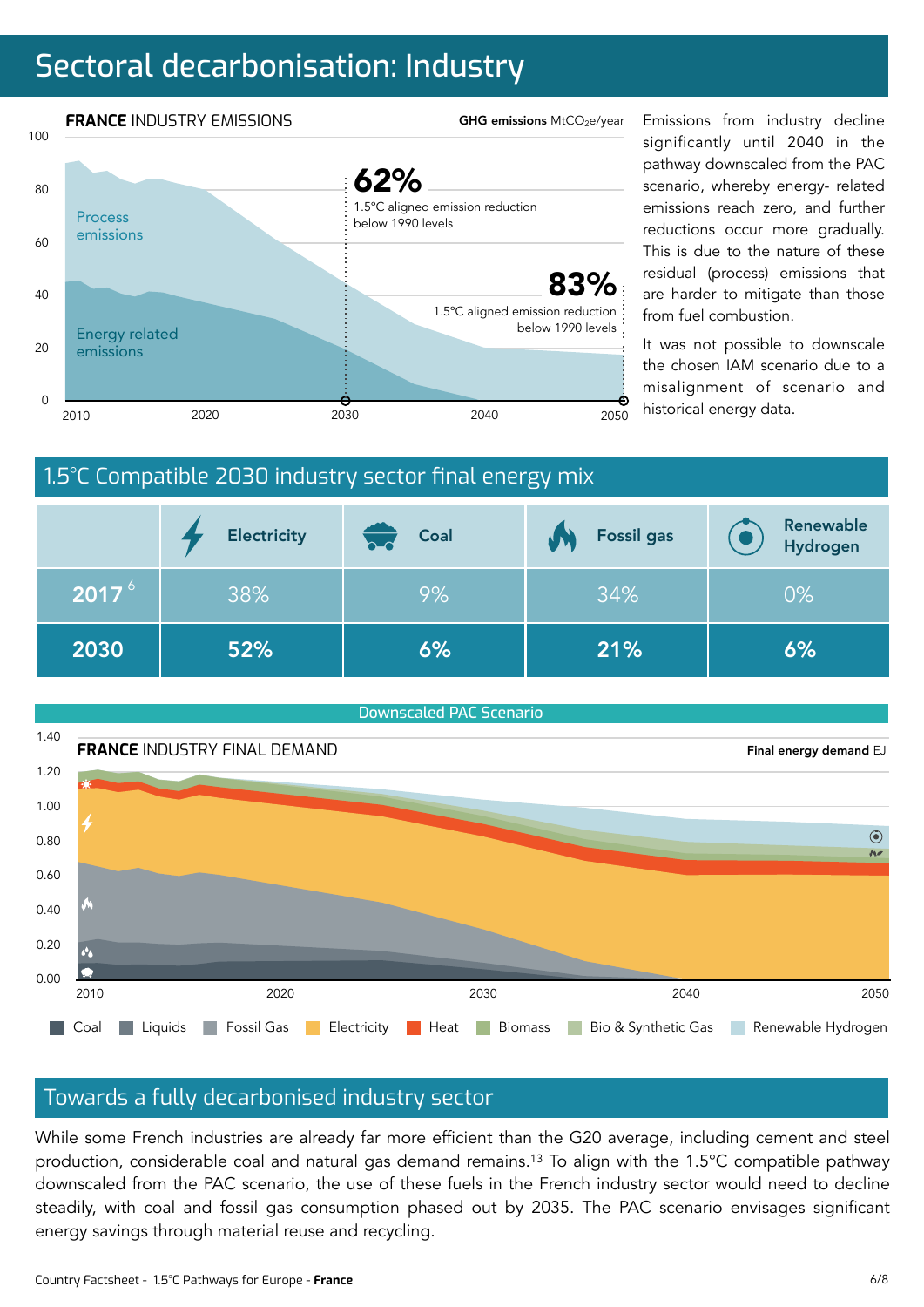# **Closing the Ambition Gap** Closing the Ambition Gap

### Key characteristics of France's 1.5°C compatible pathways

|                                                     | <b>Historical</b>             | 1.5°C compatible benchmarks       |                                    | <b>Country targets</b>        |                             |
|-----------------------------------------------------|-------------------------------|-----------------------------------|------------------------------------|-------------------------------|-----------------------------|
|                                                     | 2017                          | 2030                              | 2050                               | 2030                          | 2050<br>incl. LULUCF*       |
| Total GHG<br>excl. LULUCF                           | 474<br>MtCO <sub>2</sub> e/yr | 191-290<br>MtCO <sub>2</sub> e/yr | $8 - 49$<br>MtCO <sub>2</sub> e/yr | 328<br>MtCO <sub>2</sub> e/yr | 0<br>MtCO <sub>2</sub> e/yr |
|                                                     | 15%<br><b>below 1990</b>      | 48-66 %<br>below 1990             | $92 - 99%$<br>below 1990           | 40 %<br>below 1990            | 100 %<br>below 1990         |
| <b>Emissions intensity of</b><br>power generation** | 72<br>gCO2/kWh                | $9 - 17$<br>qCO2/kWh              | $\Omega$<br>gCO2/kWh               |                               |                             |
| Share of renewable power                            | 17%                           | $59 - 76$ %                       | $81 - 100 %$                       | 40 %                          |                             |
| Share of unabated fossil<br>fuel in power           | 11 %                          | $2 - 4 %$                         | 0%                                 |                               |                             |
| Share of nuclear power                              | 72 %                          | $22 - 37%$                        | $0 - 19%$                          |                               |                             |
| Industry electrification rate                       | 38 %                          | 52 %                              | 68 %                               |                               |                             |

\* 2050 target is shown including LULUCF emissions due to the absence of government projections for these emissions to 2050

\*\* Does not include upstream emissions

### Raising Ambition

France's current 2030 target falls short of the 1.5°C compatible range of 48-66% below 1990 levels (excl. LULUCF) created by the two downscaled pathways. Ratcheting up its target to fall within this range and align with its net zero 2050 target should be a priority, as a strong 2030 target is just as critical as reaching net zero emissions in a timely fashion. Reaching net zero emissions by 2040 as depicted by the PAC scenario will require a rapid decarbonisation across all sectors including those outside of this analysis such as transport and buildings, and the achievement of a significant LULUCF emissions sink.

### Other modelling results

#### **[Association NegaWatt: NegaWatt Scenario](https://negawatt.org/The-negaWatt-2050-energy-scenario)**<sup>12</sup>

- 100% RES by 2050 is possible nuclear phase out by 2035
- Net Zero emissions in 2050 with LULUCF sink
- LULUCF sink of up to 75MtCO2e in 2050 implies net zero emissions in PAC and REMIND scenarios well before 2050

| View the full report covering the EU27 and the 9 member states below or view the other factsheets in this series |        |         |              |        |          |         |              |        |
|------------------------------------------------------------------------------------------------------------------|--------|---------|--------------|--------|----------|---------|--------------|--------|
| <b>Denmark</b>                                                                                                   | France | Germany | <b>Italy</b> | Poland | Portugal | Romania | <b>Spain</b> | Sweden |